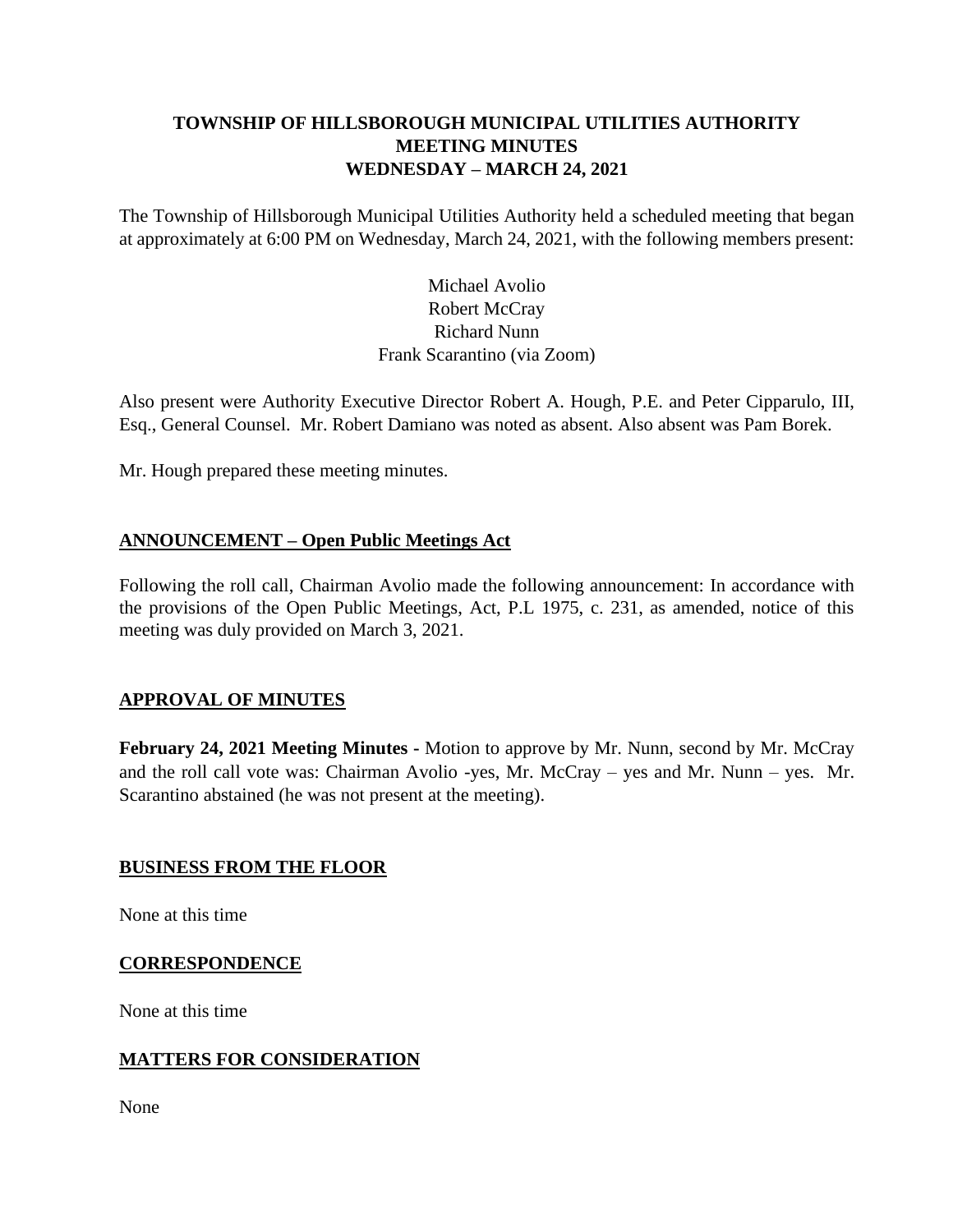#### **DISCUSSION**

#### **Sunnymeade Pump Station and Force Main Project**

- Design / Easement Update
- Copart Update
- Green Acres Update
- Norfolk Southern Railway Company Agreement
- Flow Meter Installation Pump Station Design Flows

Mr. Hough reminded the Board Members that the Authority is in receipt of a license agreement from NSR and the proposed license fee is \$37,000. The agreement has been reviewed by the Attorney. The Authority has 60 days to respond to NSR. This was an unexpected expense for this project. Mr. Hough inquired about the breakdown of the \$37,000 and is still awaiting a response from NSR. Based on the response, TTHMUA may have to sign the Agreement and pay the fee prior to the April 2021 TTHMUA meeting.

Mr. Hough reported that VNHA has been able to minimize the tree disturbance within the Green Acres area at the railroad crossing that they are working with Green Acres on this issue. Being able to stage equipment on the Township property (the park lands) has helped to minimize the disturbance.

Mr. Hough further reported that the Santos connection is feasible, however, the Board is concerned that allowing a connection into a force main could / would set an unwanted precedent. Staff will explore other means on servicing that property.

Staff has begun receiving easements from VNHA and staff is reviewing. In addition, Mr. Cipparulo and Mr. Hough reported that they have been preparing the appropriate legal documents and correspondence needed to proceed with these easement discussions with property owners.

Two of the three flowmeters are recording but one of the meters is still not functioning properly and was returned to the vendor. That meter has not been returned.

## **Blackwell's Mills Pump Station Replacement**

- Project Status
	- o March 8, 2021 Project Meeting Update

Staff members met, via Zoom, with H2M on March 8, 2021, to review the status of the project and the most recently received set of design documents. Staff is currently reviewing the design documents and other additional information and will be providing comments to H2M.

#### **Rohill Pump Station - Generator and Automatic Transfer Switch (ATS) replacement**

- Project Status
	- o New generator and ATS have been delivered to GenServe. The components are being prepared for installation. An installation date is pending.